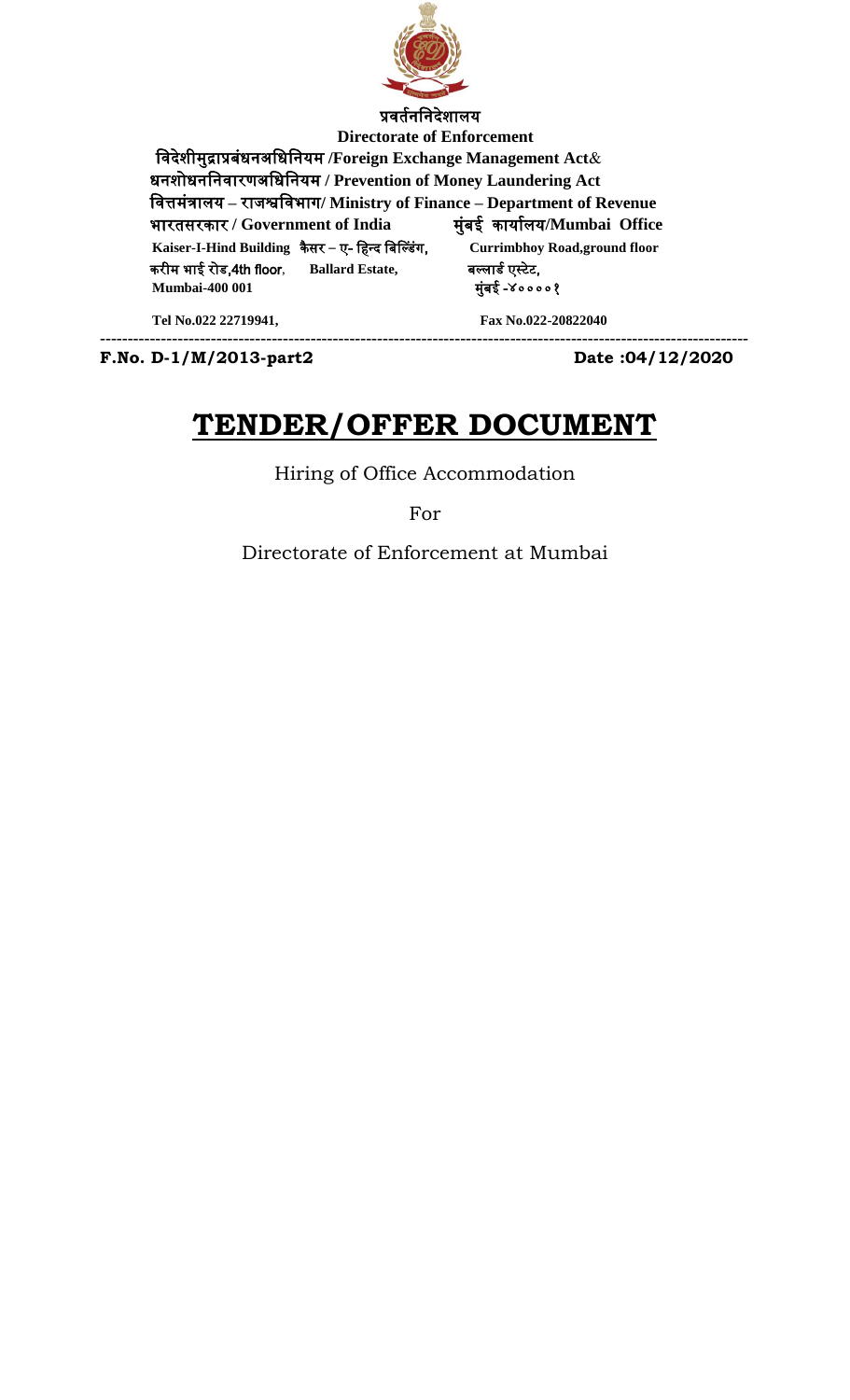

# प्रवर्तनननदेशालय

 **Directorate of Enforcement** नवदेशीमुद्राप्रबंधनअनधननयम **/Foreign Exchange Management Act**& धनशोधनननवारणअनधननयम **/ Prevention of Money Laundering Act** नवत्तमंत्रालय **–** राजश्वनवभाग**/ Ministry of Finance – Department of Revenue** भारर्सरकार **/ Government of India** मुंबई कायातलय**/Mumbai Office Kaiser-I-Hind Building** कै सर – ए- निन्द नबल्डंग, **Currimbhoy Road, ground floor** करीम भाई रोड, **Ballard Estate,** ब्लाडत एस्टेट,  **Mumbai-400 001** मुंबई -४००००१  **Tel No.022 22719941, fax No.022-20822040 ---------------------------------------------------------------------------------------------------------------------**

**F.No. D-1/M/2013-part2 Date :04/12/2020**

# **INDEX**

| $\sim$ No. | Particulars                          | Page No.  |
|------------|--------------------------------------|-----------|
|            | Tender Document – terms & conditions | $3 - 8$   |
|            | Offer Letter                         | 09        |
|            | Technical Bid (Annexure-'A')         | $10 - 12$ |
|            | Financial Bid (Annexure 'B')         | 13        |
|            | Scope of Maintenance (Annexure 'C')  |           |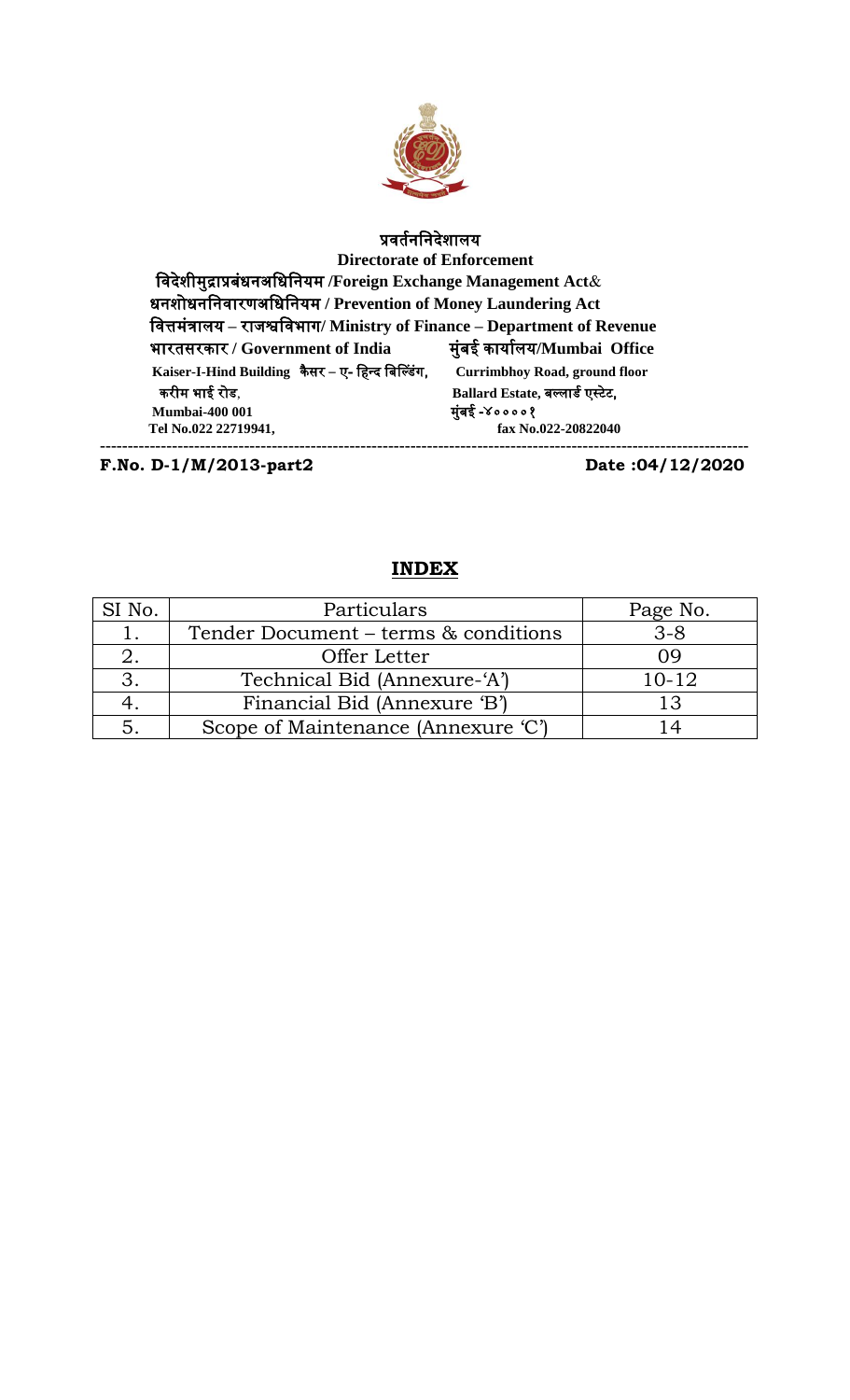

प्रवर्तनननदेशालय

**Directorate of Enforcement** नवदेशीमुद्राप्रबंधनअनधननयम **/Foreign Exchange Management Act**& धनशोधनननवारणअनधननयम **/ Prevention of Money Laundering Act** नवत्तमंत्रालय **–** राजश्वनवभाग**/ Ministry of Finance – Department of Revenue** भारर्सरकार **/ Government of India** मुंबई कायातलय**/Mumbai Office**

**Kaiser-I-Hind Building** कै सर – ए- निन्द नबल्डंग, **Currimbhoy Road, ground floor** करीम भाई रोड, ground floor **Ballard Estate, Mumbai-400 001** ब्लाडत एस्टेट, मुंबई -४००००१ **Tel No.022 22719941 Fax No.022 20822040** 

F. No. D-1/1/M/2013 part-2 Dated: 04/12/2020

# **TENDER/OFFER DOCUMENT (TERMS & CONDITIONS)**

To

All the intending Parties

……………………………………

………………………………………

# **Sub: Tender for hiring of office premises for Enforcement Directorate at Mumbai—reg.**

Dear Sirs/Madams,

The Directorate of Enforcement intends to hire office space in a single independent building at station mentioned as under:-

**FOR Mumbai Western Region Office:** Having a desirable carpet area of 31000 - 32000 Sq. Ft.excluding covered/underground parking area, if any). **The location of the premises should be within the Municipal limit of Mumbai with good connectivity by Road.**

**The hiring of office space at Mumbai will be for 3 (three years) initially** which may be renewed from time to time, if required by the Directorate of Enforcement.

- 1. The premises having following amenities/facilities and features will be preferred for consideration and will gain weighted:-
	- (i) Copy of occupancy/completion certificate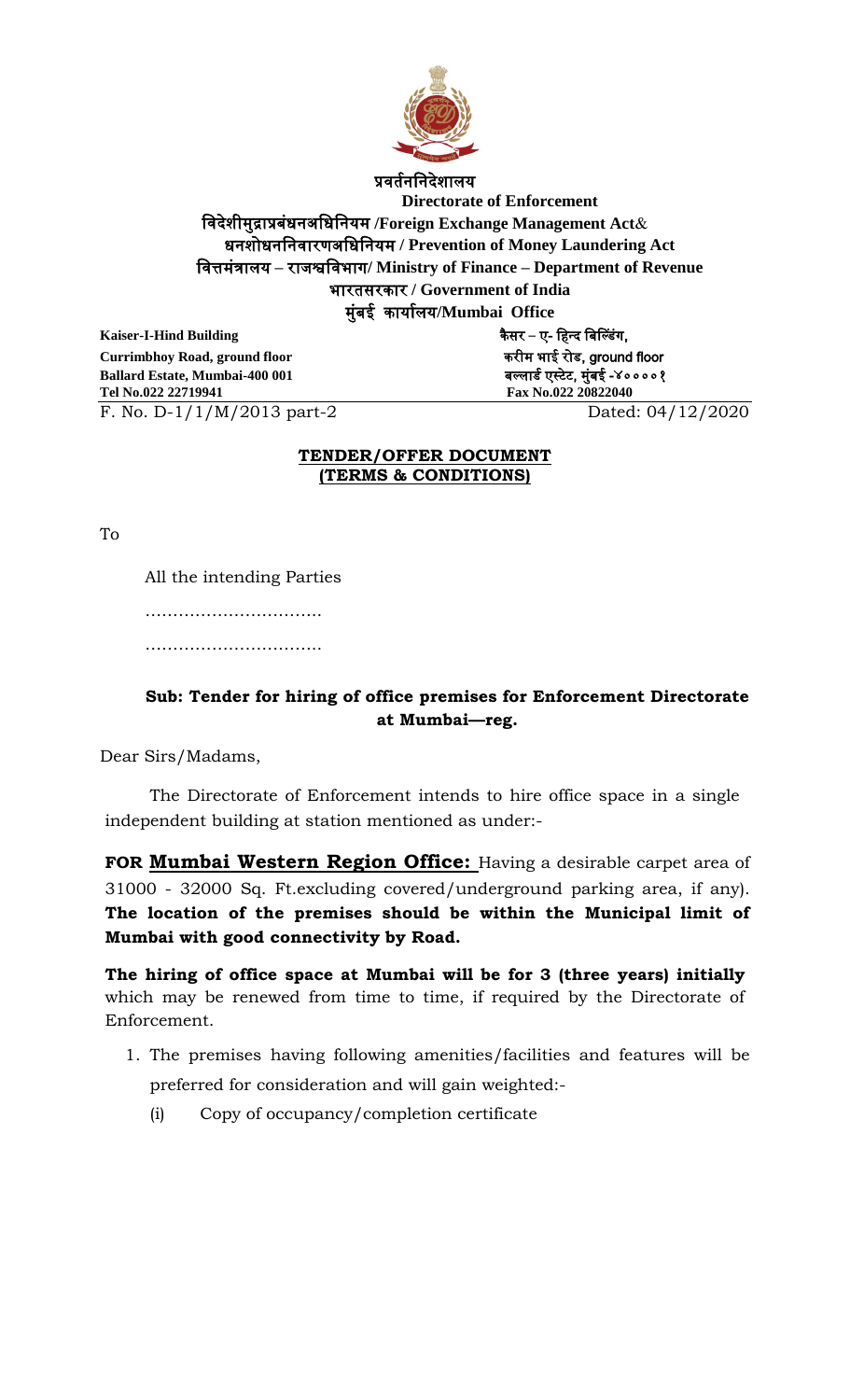- (ii) Copy of Fire safety Certificate issued by Fire Department.
- (iii) Copy of consent of Mumbai Pollution Control Committee as per provisions of the Environment (Protection) Act, 1986.
- (iv) Whether the premises are free from encumbrances, a certificate in this regard may be obtained from an Advocate or CA
- (v) Please clarify the kind of "Mortgage" of the property as reflected in your tender/offer documents.
- (vi) The building offered should be complete and suitable for use as office.
- (vii) The Building offered should be ready to be occupied. The office premises should be legally free from all encumbrances, well connected by public transport and should have wide approach road. Finalization of rent, based on location and other amenities provided, is subject to certification by CPWD/ hiring Committee and final approval/ sanction by the Government of India as per the rules framed in this regard. Surrounding of the building, space available within the premises of the building, approach road leading to the building, traffic congestion in and around building and other related factors will be important criteria for qualifying the Technical Bid.
- (viii) There should be adequate natural lighting in the campus/compound.
- (ix) There should be provision of service water system along with sufficient water for toilets, washbasins, housekeeping, other cleaning purposes etc.
- (x) There should be adequate cross-ventilation.
- (xi) The building should have adequate fire safety measures and security measures as per legal requirement.
- (xii) The building should meet all other safety norms like earthquake resistance flood etc. required under the law. The property should be insured against all types of damages during the entire period of contract.
- (xiii) The net carpet area should preferably be in a single independent building with multiple floors.
- (xiv) The premises should have suitable power supply for commercial operations.
- (xv) Uninterrupted power supply for essential services and common area Lighting.
- (xvi) There should be adequate open space for generators and provision for connecting them to the power supply lines.
- (xvii) The premises should have minimum parking space for one car per 700 Sq. Ft. of rented carpet area. Earmarked parking exclusively for the hirer will be desirable.
- (xviii) All Building services such as Lifts (if it is 2 floor and/or above), Power supply, Air conditioning , Local Area Network, Plumbing, Sewerage System, Telephone Connectively should be fully operational at the time of submission of the offer by the Landlord.
- (xix) All internal and external walls should be painted with good quality paint at the time of handing over the premises of the Directorate.
- (xx) There should be provision of ceramic tiles/marble flooring in general areas and wooden flooring/vitrified tiles in the cabins of senior officers.
- (xxi) There should be green area in the ground floor and potted plants in the covered/ stairs of common area.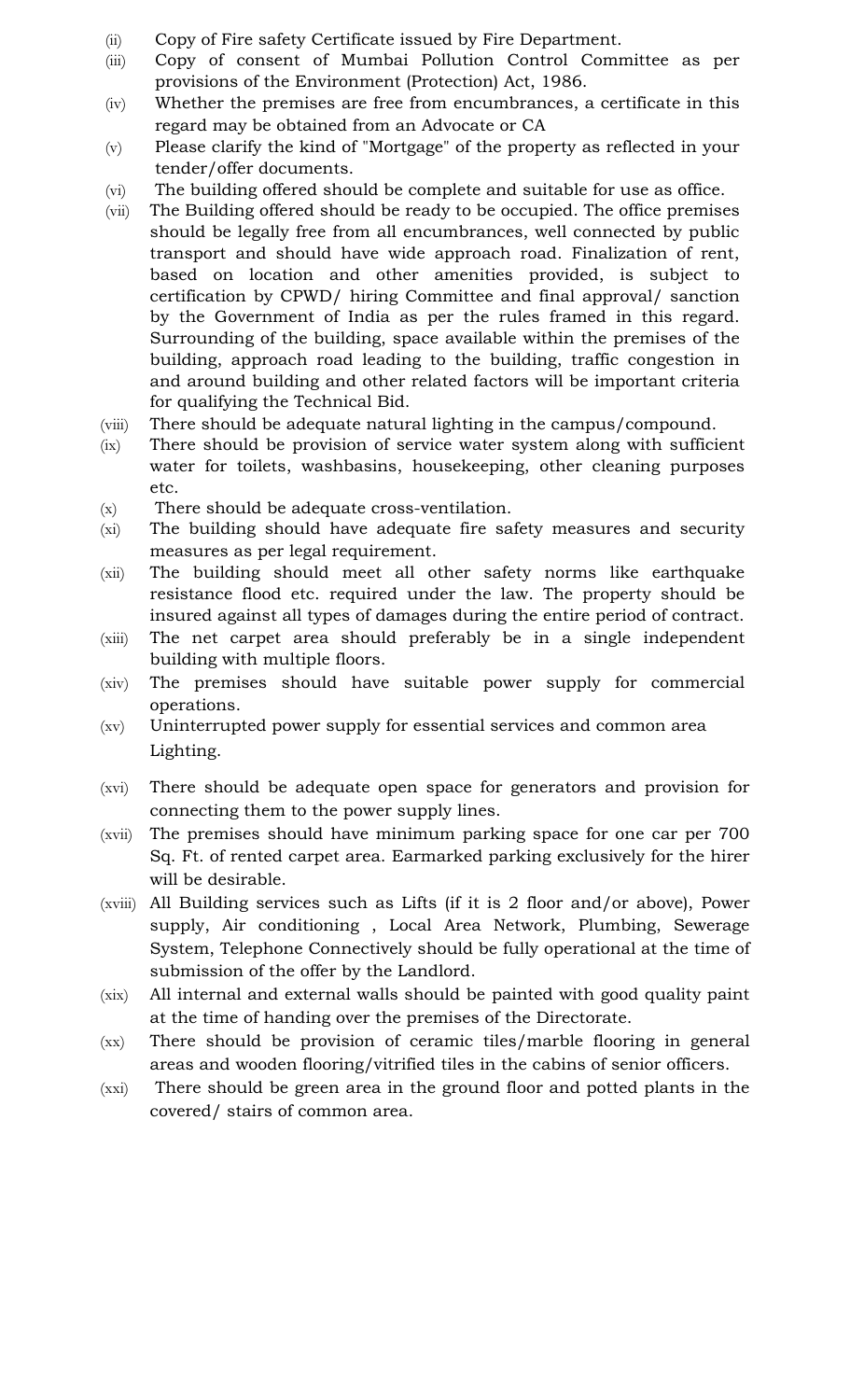2. The intending parties should send their proposal/bid addressed to the office of **The Special Director (WR), Directorate of Enforcement, First Floor, Janmabhoomi Chambers, Walchand Hirachand Marg, Ballard Estate, Mumbai - 400001**. The bid is to be submitted in two parts- Technical and Financial bid. The Technical and Financial bid proforma have been placed as Annexure-'A' and 'B' respectively to this tender document.

The tender documents can be obtained from office of **the Special Director(WR), Directorate of Enforcement, first Floor, Janmabhoomi Chambers, Walchand Hirachand Marg, Ballard Estate, Mumbai – 400001,** on any working day between **01/12/2020 to 31/12/2020** between 11.00 AM to 4.00 PM or alternatively it can be downloaded from the official website at **[http://www.enforcementdirectorate.gov.in.](http://www.enforcementdirectorate.gov.in/)** The office may be contacted at 22719444 or 22719941 on working days (**MONDAY TO FRIDAY**) between 10.00 AM to 5.00 PM for any query/clarification.

- 3. Following documents are essential and must be submitted as party of Technical Bid:-
	- (a) Offer Letter (duly signed and stamped)
	- (b) This Tender/Offer document (duly signed and stamped on each page) in token acceptance of Terms & Conditions mentioned therein.
	- (c) Technical Bid in Annexure 'A' document (duly signed and stamped on eachpage)
	- (d) Other documents as detailed in the Technical Bid i.e. **Annexure-'A'** document (duly signed and stamped on each page)

**Tender applications/documents signed by the intermediaries or brokers will not be entertained and shall be summarily rejected**.

4. The procedure for submitting Bids, is mentioned below:-

**(a) For technical bid, documents at (a to d) of para 3 above with all other required documents (duly signed) should be submitted in a sealed envelope (Envelope-I) superscripted as TECHNICAL BID for Office Accommodation for Directorate of Enforcement.**

- **(b) Financial bid i.e. Annexure "B" should be submitted in another separate sealed envelope (Envelop-II), superscripted as "FINANCIAL BID" for Office Accommodation for Directorate of Enforcement.**
- (c) Both the aforesaid sealed envelopes (I & II) should be placed in another larger envelope which should also be properly sealed. This envelope should be superscripted as "**Tender for Hiring of office premises for Directorate of Enforcement at Mumbai Reference Number Dated 01/12/2020 to be opened on 04/01/2021 at 15.00 hours.**

## **IMPORTANT NOTE**

(i) The bidder should refrain from indicating the rents and other financial details in the technical bid and if they do so, the bid will be rejected in as much as the envelope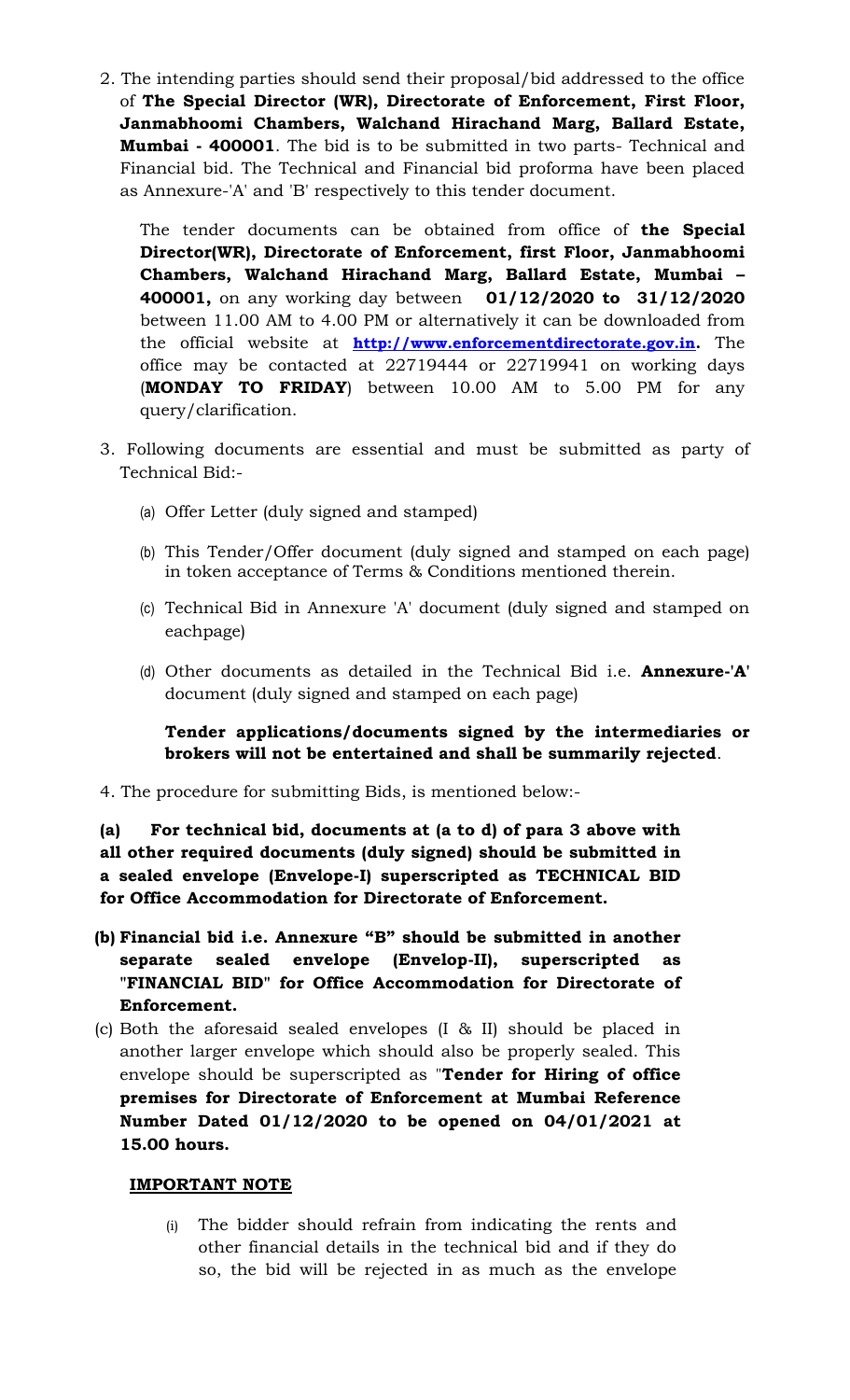containing the financial bid shall not be opened.

- (ii) Any deviation from the above procedure (e.g. putting together of Technical and Financial bids in the same cover, non-submission of requisite documents, nonsealing envelopes) shall lead to rejection of bid document (a & b) initio.
- **5.** The bid documents should be dropped/submitted along with the offer letter in sealed cover in the locked Tender Box for Mumbai placed in General Section, office of **the Special Director(WR), Directorate of Enforcement, First Floor, Janmabhoomi Chambers, W.H. Marg, Ballard Estate,Mumbai – 400 001** by **31/12/2020 upto 5.00 PM.** The Tender box for Mumbai station will be opened by the Hiring Committee at **15.00 hours on 04/01/2021** for Technical Bids only in the presence of all such bidders or representatives who wish to be present. The tender box will be opened in the Chamber of the **Chairman, Hiring Committee, Directorate of Enforcement, Hiring Committee, situated at first Floor, Janmabhoomi Chambers, Ballard Estate, W.H. Marg, Ballard Estate, Mumbai 400001.**

The financial bids of those who qualify on evaluation of Technical Bids by the Hiring Committee would be opened later, the date of which will be intimated to the qualified bidders separately.

- 6. After opening the Technical bids and before opening of the Financial Bids physical inspection of the premises offered by the tendered bids, will be carried out to verify whether the offer complies with the technical specifications or otherwise.
- 7. In case the Technical bid is found acceptable, the selected party will be required to furnish the original copy of the Title Deed of the property along with proof of identity of the owner before the financial bids are opened. Original documents shall be returned after decision is taken to open Financial Bids or otherwise.
- 8. The opening of financial bids shall be done at a later date. The financial bids of only those offers will be opened which are short listed after assessing the suitability of the accommodation, terms and condition offered compliance to technical specifications, verification of their credentials and other liabilities. This will be done by the **"Hiring Committee constituted by the Director of Enforcement, Hqrs. Office, New Delhi,** for the purpose. The shortlisted bidders will be notified about the date and timing of opening of financial bids, who may remain present for the same at the given address.
- 9. The rent proposed to be charged per square feet per month on the carpet area which should be inclusive of all services and taxes and duties to be paid to various authorities should be indicated in the financial bid only.
- 10. The premises offered should be in ready condition and the owner of the premises will have to hand over the possession of premises within fifteen days of acceptance of the offer by the Hiring Committee.
- 11. The offer should be valid for a minimum period of 6 (Six) months from the due date of opening of tender.
- 12. It should be noted that no negotiations will be carried out except with the lowest bidder and therefore, most competitive rates should be offered.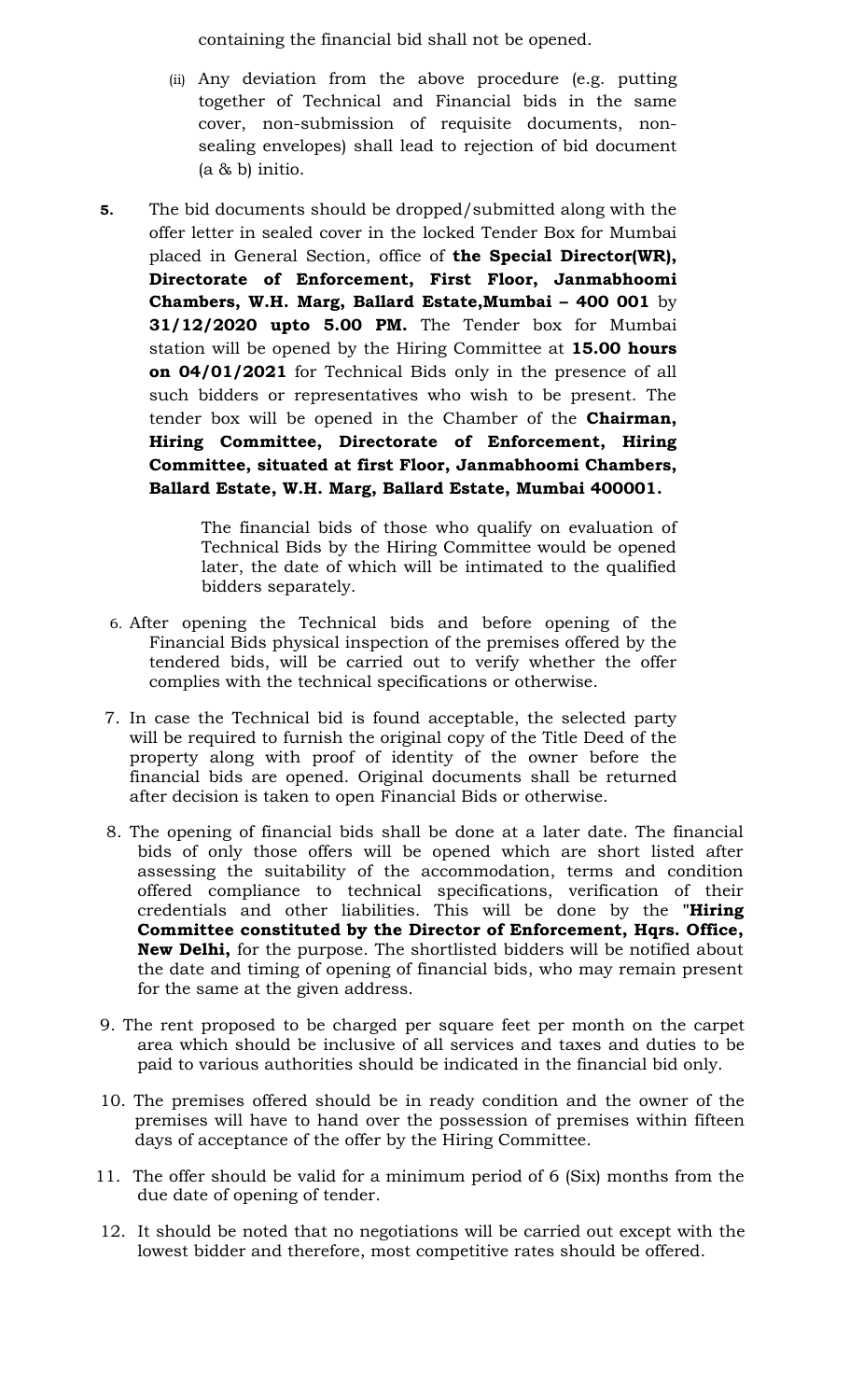- 13. No Earnest Money Deposit will be given by the Directorate to the owner offering the premises.
- 14. Tenders received after the due date and time for whatever reason, shall not be entertained and the Directorate shall not be responsible for any loss or delay in delivery of tender documents.
- 15. The premises offered should have necessary construction approval/clearances from all Central/State Government/ Local Bodies and should be legally free from all encumbrances.
- 16. Finalization of rent based on location and quality of construction and age of the building is subject to certification by CPWD/Hiring Committee and final approval/sanction by Government of India as per rules framed in this regard.
- 17. Renewal of lease agreement is also subject to certification by CPWD/ Hiring Committee and final approval/ sanction by Government of India as per rules framed in this regard.
- 18. All the details and documents mentioned in the tender form must be submitted. A tender having incomplete details/documents is liable to be rejected. However, the Hiring Committee may give an opportunity to the bidder to furnish the balance details/documents within the specified time. The Hiring Committee may also call for any additional details/documents from the bidder, if required. The bidder, before submitting the tender, should satisfy himself about correctness and authenticity of the details and documents submitted. Submission of wrong details/documents would render the tender form invalid.
- 19. Selected party shall be required to sign a Lease Agreement (in Standard Lease Agreement format) with the designated authority of Directorate of Enforcement as a legal requirement. The agreement shall be signed initially for a period of 3 (three) years extendable for further period as per requirement. The original copy of the lease document shall be retained by the hirer. Monthly rent should be quoted on lump-sum basis for the entire area (covered/built up area of main building, other permanent structure, covered/underground parking as well as open parking area, open space like garden, inner roads etc.) for the entire agreement period of 3 (three) years in the Financial Bid. Bidders may note that no increase in rental charges per month will be allowed during the initial 3(three) years of the agreement period.
- 20. The monthly rent will start as and when possession of the building is taken over by the Directorate. The rent shall be paid as per the lease agreement. Advance payment of rent shall ordinarily not be made unless specifically agreed in writing.
- 21. All existing and future rates, taxes including property taxes, assessment charges and other outgoing of any description in respect of the said premises shall be borne by the owner/bidder.
- 22. The Directorate of Enforcement shall pay all charges in respect of electric power, light and water used on the said premises during the lease period as per the prevailing rates. For electricity supply through generator set, a separate meter should be installed.
- 23. The cost of repair and maintenance of civil/electrical installation including Air Conditioning plant, power back up (generator sets), lifts and common areas etc. will be the responsibility of the bidder. Routine replacement of electrical fittings like bulbs, tubes and other consumables will be done by the Directorate. The scope of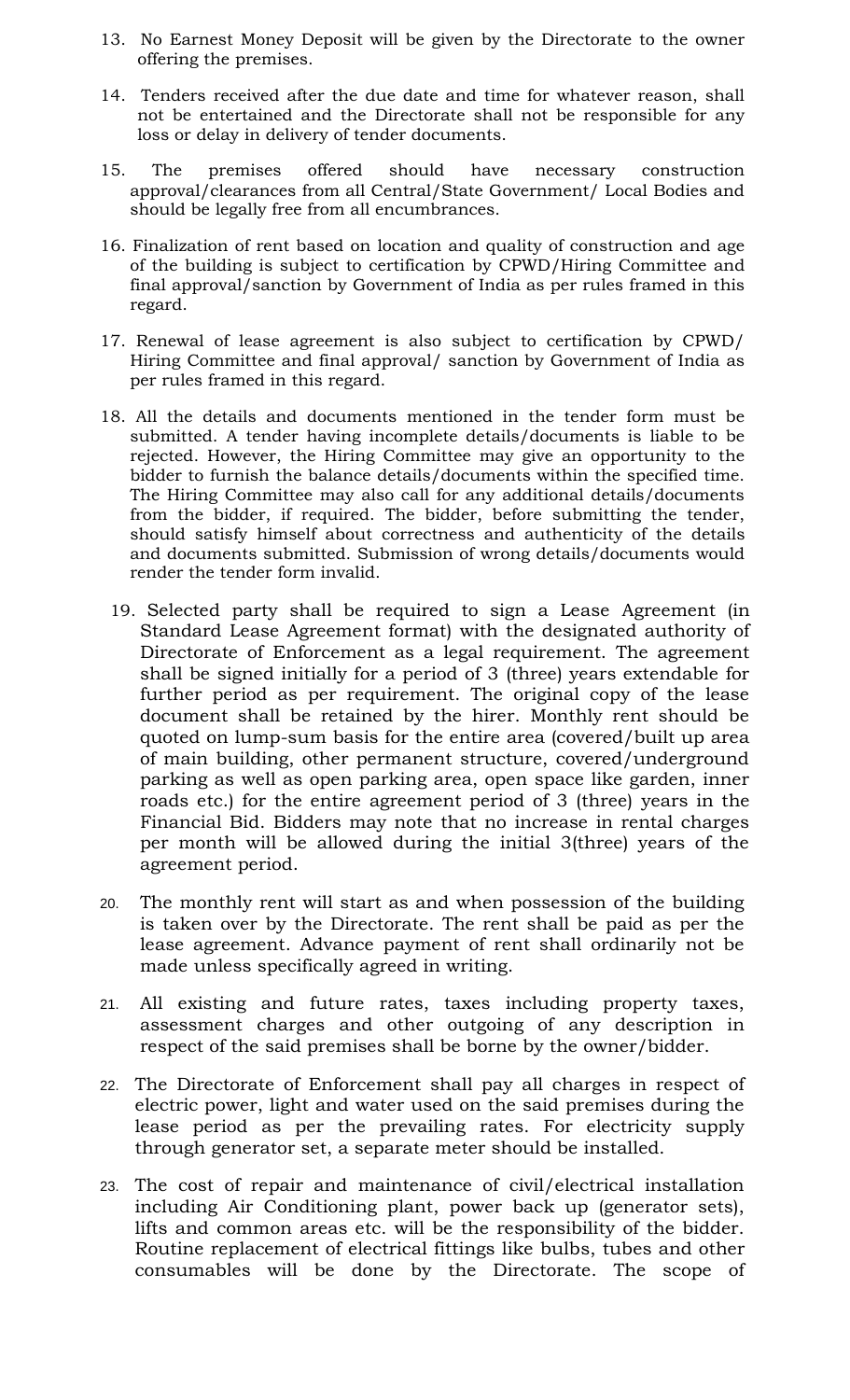maintenance is enclosed as per **Annexure-`C'.**

- 24. The security of the building and running of lifts with requisite manpower for operation shall be the responsibility of the owner/bidder. The cost of deployment of External Security for building will be met by the owner. The services like security and maintenance shall be of the quality acceptable to the Directorate. The internal security of the building will be taken care of by the Directorate. The bidder should make sure that the Lifts work smoothly during the period of contract.
- 25. In case the security of the building is taken by the Directorate/Government of India for strategic reasons, the rent to be paid to the bidder shall be accordingly reduced.
- 26. All the maintenance related minor complaints shall be attended on priority but not later than 24 hours to the satisfaction of Directorate of Enforcement. If the bidder fails to do so, Rs. 1000/- per complaint shall be recovered from the monthly rental bill as compensation. In case the complaint is not attended within two working days, the job shall be done at the risk and cost of the bidder besides recovery of compensation of Rs. 1000/- per minor complaint.
- 27. The Directorate at any time during the Lease Period/ extended Lease Period may make temporary alterations like partitions, office fixtures and fittings to suit the requirement.
- 28. Terms and conditions given in this Tender Documents are sacrosanct and shall be considered as an integral part of this offer/tender. In case of any conflict in terms and conditions of Tender Documents, the conditions stipulated in the Tender Documents shall take precedence.
- 29. The Directorate of Enforcement reserves the right to amend any/all terms and conditions, as it deems necessary.
- 30. The assessment of reasonable rent will be done by the CPWD which is the competent authority to issue Rent Reasonableness Certificate (RRC) also called Fair Rent Certificate.
- 31. Participation in the tender process does not entail the bidders any commitment from the Directorate. The Directorate will not be liable for any damage/loss caused to the bidders during the tendering process and before signing of the contract. The Directorate reserves the right to reject any/all offers without assigning any reasons.

 **DEPUTY DIRECTOR (ADMN) DIRECTORATE OF ENFIRCEMENT MUMBAI**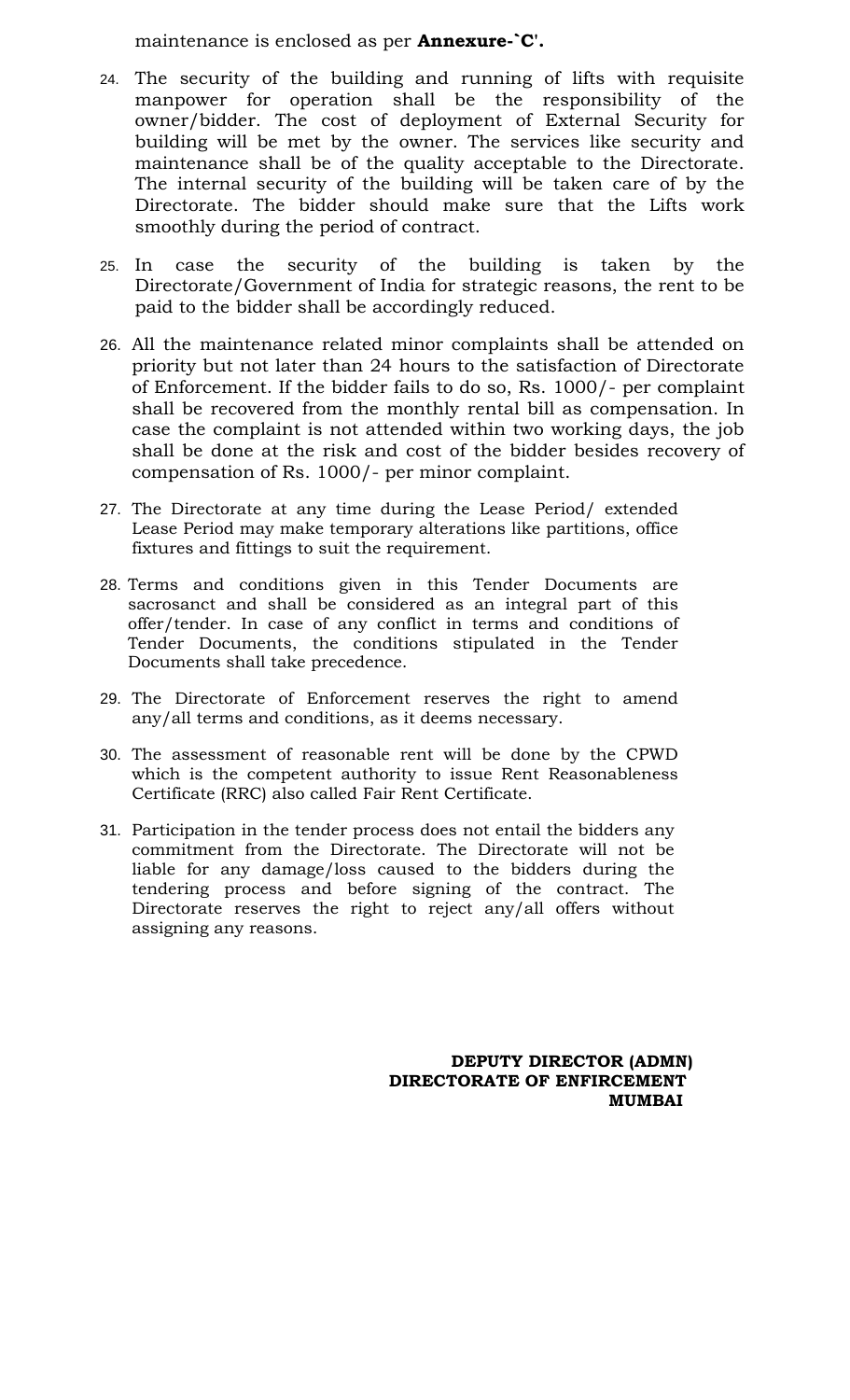# **(ON LETTER HEAD)**

# **OFFER LETTER**

To,

The Special Director (WR), Directorate of Enforcement, Janmabhoomi Chambers, First floor, Walchand Hirchand Marg Ballard Estate Mumbai – 400 001.

#### **Sub: Hiring of office premises for Directorate of Enforcement at Mumbai - reg. Ref. No. D-1/1/M/2013 - Part-2 dated 04/12/2020.**

Sir,

With reference to your Tender Notice calling for offers for hiring of office accommodation for Directorate of Enforcement, Mumbai. I/We hereby submit my/our offer as follows:-

(a) Technical Bid Annexure-'A' (in separate sealed cover & other documents)(Envelope-I)

(b) Financial Bid Annexure- 'B' (in separatesealed cover) (Envelope-II)

The two sealed envelopes containing technical bid and financial bid referred to above have been put in main envelope as required.

- 2. I hereby undertake to abide by various terms and conditions contained in your letter F. No. D-1/1/M/2013/part2 dated 01/12/2020 calling for offers. (Copy duly signed, enclosed)
- 3. I also certify that the details furnished in the bids, various enclosures and other documents are true and correct.

Date Yours sincerely,

Signature and stamp of the Owner/Bidder/Authorized Signatory with complete name, Address, Contract No. (s). Including Mobile No. (s). (also Indicate the category in which signing, whether on his own behalf of as Power of Attorney/Authorized signatory of the owner)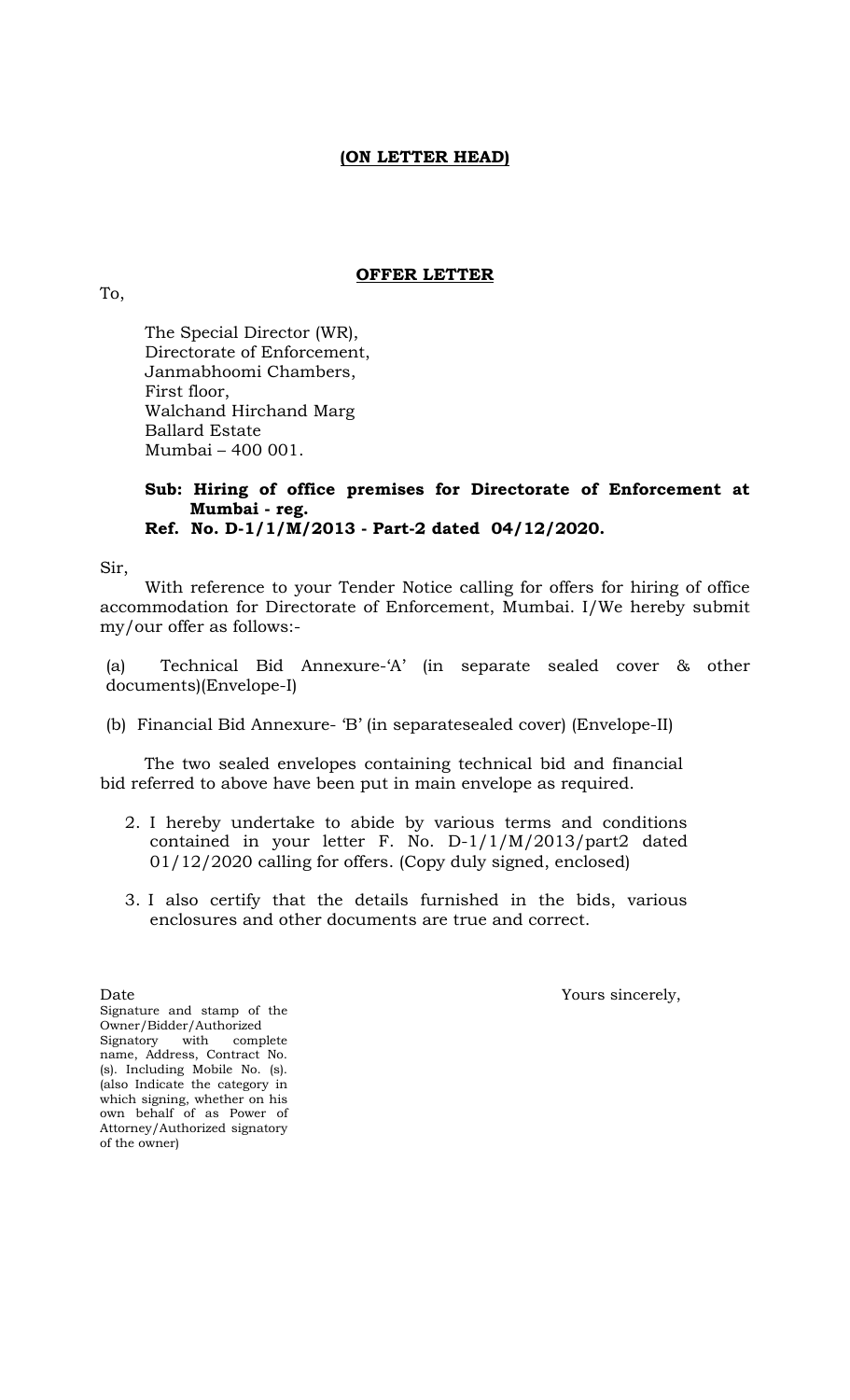# **Annexure-'A'**

Ref. No. D-1/1/M/2013/part-2 Dated 04/12/2020 published in newspapers.

Sub: Tender for hiring of office premises for Directorate of Enforcement, Mumbai.

# **TECHNICAL BID**

Attach extra sheets, if required, which should also be signed.

| LL to.         | Particulars                                                                                        | Details (Please tick/fill up with |
|----------------|----------------------------------------------------------------------------------------------------|-----------------------------------|
| 1.             | Name of person/party submitting the bid                                                            |                                   |
|                | (hereinafter referred to as the bidder) Permanent<br>Number (PAN); whether assessed<br>Account     |                                   |
|                | to tax and if so, particulars thereof.                                                             |                                   |
| 2.             | the bidder (individual/Partnership<br>Status of                                                    |                                   |
|                | Firm/Company /Society / Any other (specify)                                                        |                                   |
| 3.             | Name of the<br>person/party holding<br>title<br>the property (hereinafter referred to as the<br>to |                                   |
|                | owner) Permanent Account Number (PAN):                                                             |                                   |
|                | whether assessed to tax and if so, particulars                                                     |                                   |
| 4.             | thereof.<br>the owner(individual/Partnership<br>Status of                                          |                                   |
|                | Firm/Company/Society any other (Specify)                                                           |                                   |
| 5.             | Whether the bidder is himself the owner of                                                         |                                   |
|                | property offered on rent or Power of                                                               |                                   |
|                | Attorney/duly Authorized signatory of owner<br>(Specify clearly)                                   |                                   |
| 6.             | Contact details of the bidder                                                                      |                                   |
| 6.1            | Name                                                                                               |                                   |
| 6.2            | <b>Complete Postal Address</b>                                                                     |                                   |
| 6.3            | Telephone Nos. Including Mobile Numbers                                                            |                                   |
| 6.4            | Fax Nos.                                                                                           |                                   |
| $\overline{7}$ | Contact details of the owner (if different from                                                    |                                   |
| 7.1            | Name                                                                                               |                                   |
| 7.2            | <b>Complete Postal Address</b>                                                                     |                                   |
| 7.3            | Telephone Nos. Including Mobile Numbers                                                            |                                   |
| 7.4            | Fax Nos.                                                                                           |                                   |
| 8<br>8.1       | Details of property offered<br>Location & Address of the property                                  |                                   |
| 8.2            | Is property having office use as                                                                   |                                   |
| 8.3            | Whether the space offered for hire situated in                                                     |                                   |
|                | more than one floor of a property, if yes, specify                                                 |                                   |
|                | floors                                                                                             |                                   |
| 8.4            | plotarea of the<br>property where office<br>Total                                                  |                                   |
|                | is offered (complete land area including open                                                      |                                   |
|                | spaces, constructed are with the boundary of                                                       |                                   |
|                | property offered on rent)) (in Sq. Ft.)                                                            |                                   |
| 8.5            | Total carpet area on each floor offered for rent                                                   |                                   |
|                | (in Sq. Ft.)                                                                                       |                                   |
| 8.6            | Total<br>carpet area (Total for all floors offered<br>(excludingunderground/covered parking areas) |                                   |
|                | (in Sq. Ft.)                                                                                       |                                   |
| 8.7            | Open area (open parking space inner roads,                                                         |                                   |
|                | garden etc.)                                                                                       |                                   |
| 8.8            | Covered parking area (garages underground                                                          |                                   |
|                | parking etc. if any                                                                                |                                   |
| 8.9            | Distance of the property from C.S.M.T Railway                                                      |                                   |
| 8.10           | Distance of the property from nearest Railway                                                      |                                   |
|                | Station                                                                                            |                                   |
| 8.11           | Width of road on which the property located                                                        |                                   |
| 8.12           | Details regarding natural light and proper                                                         |                                   |
|                | ventilation                                                                                        |                                   |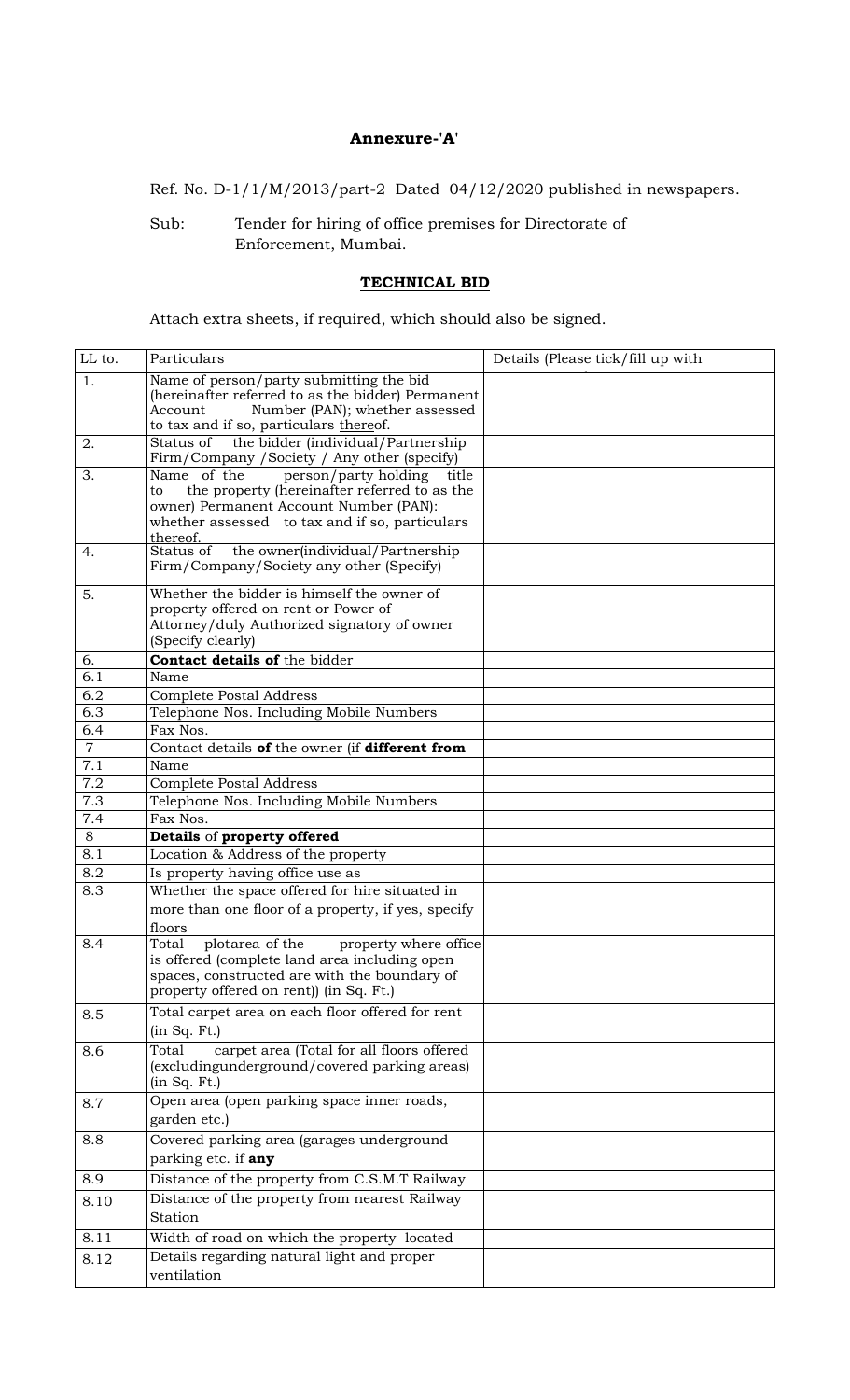| 8.13 |                                                                                                              |  |
|------|--------------------------------------------------------------------------------------------------------------|--|
|      | Whether all Govt.<br>Dues including property                                                                 |  |
|      | tax, electricity, telephone, water bills etc. have                                                           |  |
|      | been duly paid upto date.(enclose documentary                                                                |  |
|      | proof for the same).                                                                                         |  |
|      |                                                                                                              |  |
| 8.14 | for<br>Parking<br>car/vehicles<br>space                                                                      |  |
|      | available. Is Public parking places on road or                                                               |  |
|      | any other nearby public area will not be counted                                                             |  |
|      | for this purpose. Details of                                                                                 |  |
|      | covered/underground parking space and open                                                                   |  |
|      |                                                                                                              |  |
|      | parking space may be indicated separately.                                                                   |  |
| 8.15 | Details of the toilet facilities available on each                                                           |  |
|      | floor (givedetails of common toilet facilities as                                                            |  |
|      | well as attached toilet facilities, if any.                                                                  |  |
|      |                                                                                                              |  |
| 8.16 | Details of lifts-capacity and number                                                                         |  |
| 8.17 | Details of available fire safety and security                                                                |  |
|      | measures                                                                                                     |  |
|      |                                                                                                              |  |
| 8.18 | Whether suitable power supply for commercial                                                                 |  |
|      | operation is available                                                                                       |  |
| 8.19 | Whether adequate open space for installation of                                                              |  |
|      | generator is available                                                                                       |  |
| 8.20 | Details of the power back up, whether available or                                                           |  |
|      | not                                                                                                          |  |
| 9    | Have you enclosed following documents along with                                                             |  |
| 9.1  | this offer<br>Copy of property plan, duly approved by the                                                    |  |
|      | competent authority/Govt. as the case may be                                                                 |  |
| 9.2  | If bidding as Power of Attorney owner, copy of duly                                                          |  |
|      | constituted Power of Attorney. If bidding as                                                                 |  |
|      | authorized signatory of company/partnership firm,                                                            |  |
|      | of requisite Board Resolution / Authority<br>copy                                                            |  |
| 9.3  | Letter etc.<br>If the owner or the Power of Attorney of the owner is                                         |  |
|      | a partnership firm or a company/society etc. Copy of                                                         |  |
|      | partnership deed or Memorandum/Articles of                                                                   |  |
|      | Association of the Company Registration                                                                      |  |
|      | Certificate/Bye Laws etc of the society, Board                                                               |  |
|      | Resolution (if bidding as Power of Attorney, copies of                                                       |  |
|      | these documents of both the owner and Power of                                                               |  |
| 9.4  | Attorney need to be submitted)                                                                               |  |
|      | If bidder is Power of Attorney holder of the owner,<br>copy of duly constituted Power of Attorney. If bidder |  |
|      | is authorized signatory of company/partnership                                                               |  |
|      | firm, copy of requisite Board Resolution/ Authority.                                                         |  |
| 9.5  | If the bidder or the owner is a partnership firm or a                                                        |  |
|      | company/ society etc copy of the partnership deed of                                                         |  |
|      | the firm, or Memorandum/Articles of Association of                                                           |  |
|      | the Company, Registration Certificate/ Bye laws etc<br>of the society, along with Board Resolution (if       |  |
|      | bidding as Power of Attorney, copies of these                                                                |  |
|      | documents of both the owner and Power of Attorney                                                            |  |
|      | need to be submitted).                                                                                       |  |
| 9.6  | Any other relevant documents                                                                                 |  |
| 10.  | Maximum time required for completing in internal                                                             |  |
|      | wall partition and other finishing works as per user                                                         |  |
|      | requirements.                                                                                                |  |
| 11.  | Further general details relating to the building<br>location                                                 |  |
| 11.1 | Whether the proposed property/ building is free from                                                         |  |
|      | all encumbrances, claims, litigations etc.? If not, give                                                     |  |
|      | details of the nature and status of the                                                                      |  |
|      | encumbrances, claims, litigations.                                                                           |  |
| 11.2 | Whether the proposed building Property is physically                                                         |  |
| 11.3 | vacant and available- "Ready to occupy?<br>Whether it is an independent building for exclusive               |  |
|      | use by the Directorate of Enforcement without                                                                |  |
|      | sharing with any other user? If not, give details of                                                         |  |
|      | tenants/ proposed tenants (The bidder may be                                                                 |  |
|      | required to furnish copy of lease agreement with                                                             |  |
|      | other tenants, if called for)                                                                                |  |
| 11.4 | Year of construction. Specify whether the said                                                               |  |
|      | building was given on lease/hire or occupied earlier?<br>If yes furnish details along with last rent charged |  |
|      | and date of vacation by the earlier lessee.                                                                  |  |
| 11.5 | Please specify the details of public transport facilities                                                    |  |
|      | available to and from the premises.                                                                          |  |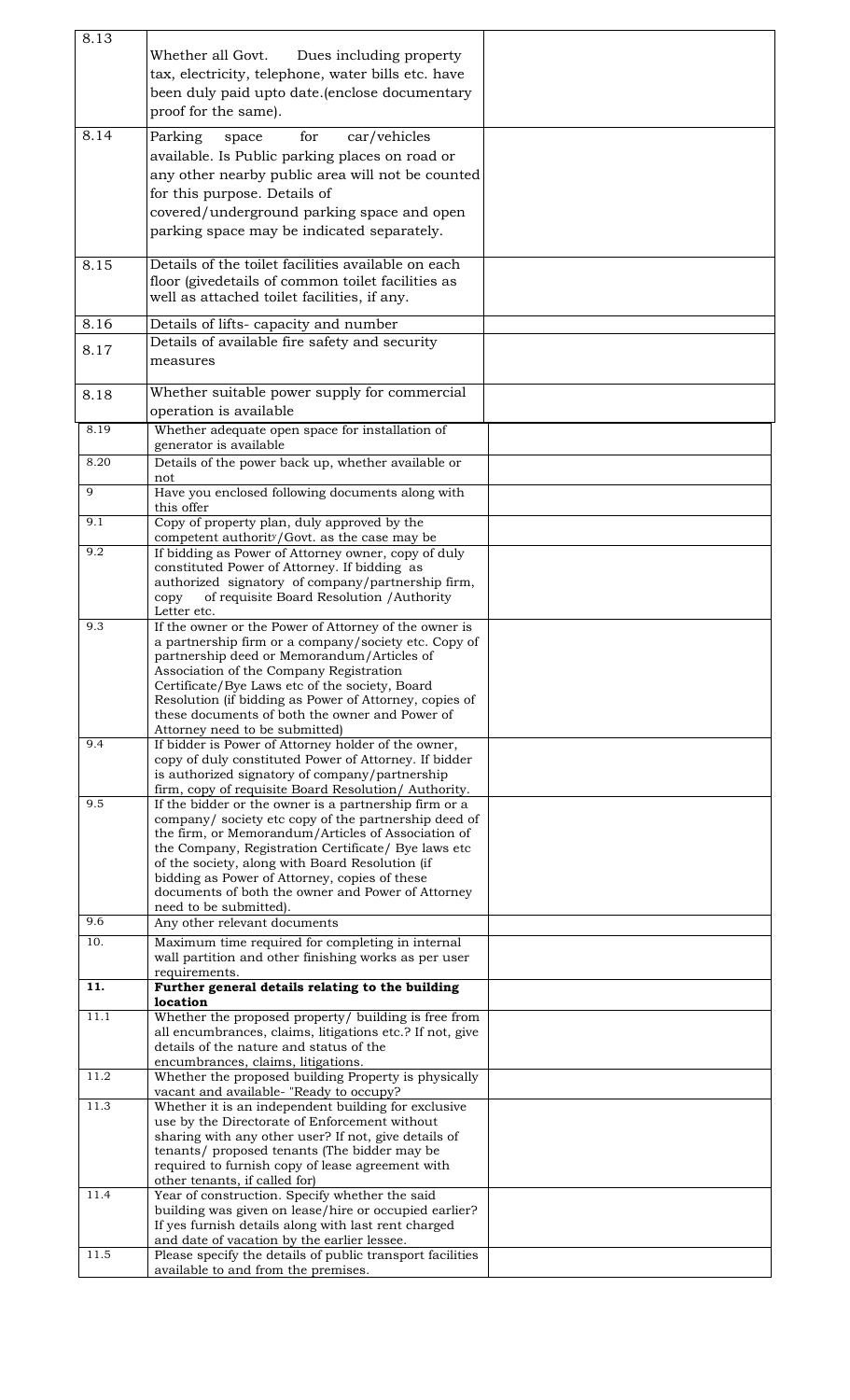| 11.6 | Whether proper access from road is available? Also   |  |
|------|------------------------------------------------------|--|
|      | specify clearly whether the premises are easily      |  |
|      |                                                      |  |
|      | accessible for heavy vehicles. Inform if any         |  |
|      | restrictions have been imposed by Govt. or other     |  |
|      | authorities.                                         |  |
| 11.7 | Mention specifically any hazards associated with the |  |
|      | building or surroundings which are harmful for       |  |
|      | human occupation                                     |  |
| 12.  | Electricity 1.5 KVA 100 Sq. Ft. Would be the         |  |
|      | minimum electrical load for internal office          |  |
|      | consumption, which would be procured by the          |  |
|      | owner/bidder.                                        |  |
|      |                                                      |  |
| 13.  | Signage-The Directorate of Enforcement requires      |  |
|      | the right to use its Logos and graphics at the       |  |
|      | entrance to its premises and within signage in the   |  |
|      | elevator lobby on the leased floor(s) and in the     |  |
|      | building lobby. Preference to install a prominent    |  |
|      | signage on the main building facade.                 |  |

Enclosed documents wherever required.

I have gone through the various terms and conditions mentioned in the Tender Documents and I agree to abide by them.

I\*...................................................Son/Daughter of\*\* ........................solemnly declare to the best of my knowledgeand belief, the information given above and in the enclosures accompanying it is correct, complete and truly stated.

Yours faithfully,

Place: 'Signature: 'Signature: 'Signature: 'Signature: '

Date: Name & Designation

**\*Name in full and block letters** \*\* **Name in full and block letters.**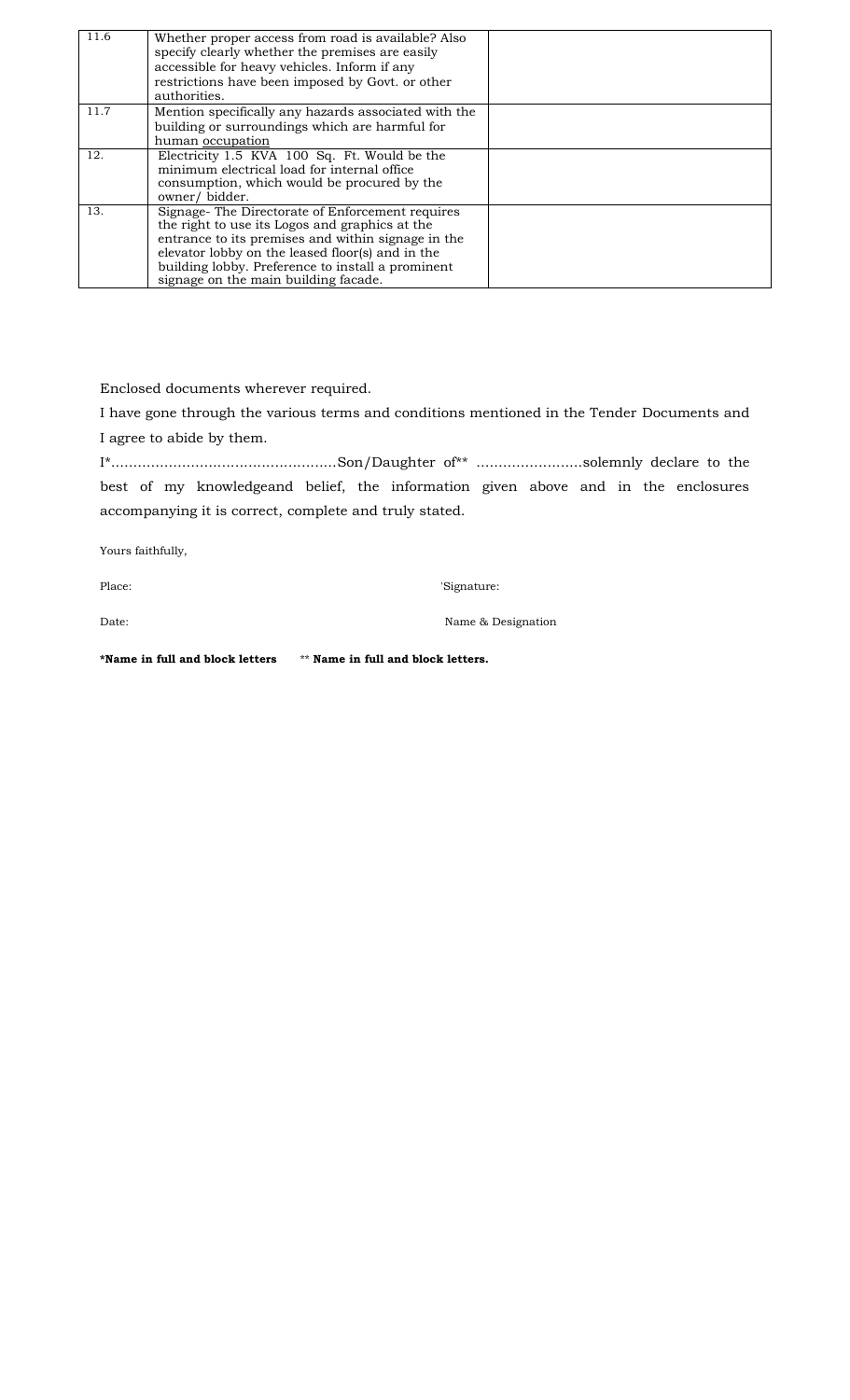#### **Annexure-`B'**

Ref. No. D-1/1/M/2013-part2 **dated 04/12/2020** published in news papers.

# **Sub: Tender for hiring of office premises for Directorate of Enforcement, Mumbai.**

#### **FINANCIAL BID**

- 1. Name of the party
- 2. Address (with Tel. No. & Fax No.)
- 3. PAN
- 4. Name & Address of the proprietor, Partners/Directors (with Mobile Numbers)

| Name &         | Net Carpet             | Rate per Sq. | Monthly rent  | Monthly rent    |
|----------------|------------------------|--------------|---------------|-----------------|
| Address of the | Area offered (in       | Ft.          | per Sq. Ft    | quoted for the  |
| premises       | $Sq.Ft$ <sup>***</sup> |              | (Exclusive of | net carpet area |
|                |                        |              | GST)          | (including all  |
|                |                        |              |               | amenities)      |
|                |                        |              |               |                 |
|                |                        |              |               |                 |
|                |                        |              |               |                 |
|                |                        |              |               |                 |
|                |                        |              |               |                 |

\*\*\* Net carpet area means area of premises less, passage, walls/ columns, staircases, Veranda, Lobby, Balcony, etc.

| SI. No. | Particulars                                 | Amount |
|---------|---------------------------------------------|--------|
|         | Rate of electricity per unit to be supplied |        |
|         | through Gen-Set.                            |        |

Date:

Signature and stamp of the Owner/Bidder/Authorized Signatory with complete name,

Address, Contract No, (s). Including Mobile No. (s). (also Indicate the category in which signing, whether on his own behalf of as Power of Attorney/Authorizedsignatory of the owner)